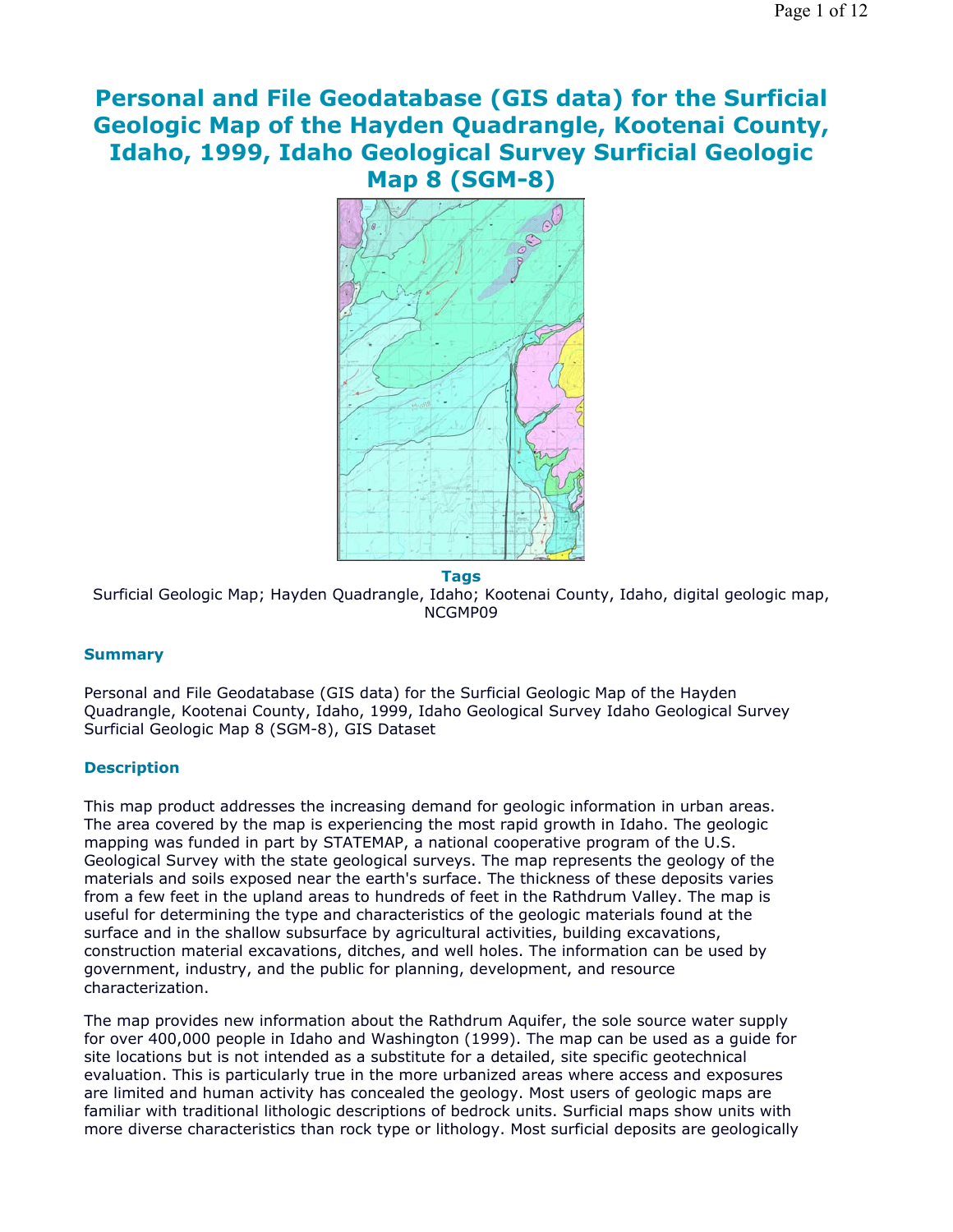young, Quaternary in age, and unconsolidated. The Quaternary units are subdivided on the basis of their physical characteristics and the boundaries between them (allostratigraphy). In many places, the boundaries between these units are manifested by morphologic features.

These data were created from original field work collected at the scale of 1:24,000. Data source is the IGS publication SGM-8, *Surficial Geologic Map of the Hayden Quadrangle, Kootenai County, Idaho,* 1999. This Personal Geodatabase (and File Geodatabase) is approximately compliant with the draft standard for publication of digital geologic maps (NCGMP09). All Feature Classes can be linked to the DataSources table via DataSourcesID field/attribute to determine the geologic source for the data.

## **Feature classes included in the Geodatabase dataset:**

Spatial data feature classes:

CartographicLines--Line decorations for various polyline feature classes, e.g., tics for landslide scarps

Contacts--Geologic map unit boundaries. Contacts only, no dangler faults. Used to build map unit polygons

ContactsAndFaults--Geologic map unit boundaries and ALL faults included. This includes dangler fault lines. Use the "type" field to classify or to link to the Glossary.

FloodBar\_MapUnitCentroids –Center points of polygons of remnant Missoula Flood bar deposits.

FloodBarOverLayBdys-- Boundary polylines of areas of remnant Missoula Flood bar deposits.

FloodBarOverLayPoly--Areas of remnant Missoula Flood bar deposits.

GeologicLines--Polylines depicting geologic mapped features, e.g., landslide headwall scarps, terrace scarps, or avalanche trace.

MapUnitCentroids—The geometric centers of the Map Unit Polygon feature class that includes the polygon attributes.

MapUnitPolys--Geologic map unit polygons. These are the main feature of this dataset. Descriptions for these units can be found in the DescriptionOfMapUnits feature class/table.

Non Spatial data tables:

DescriptionOfMapUnits--Table with map unit descriptions. Use MapUnit field to link to MapUnitPolygons or Dikes.

Glossary--Look up table with explanations for geologic features found in all spatial classes. For example, moraine crest: Definition--glacial moraine ridge crest. Features in feature classes can be linked to Glossary via "Type" in feature class to "IGSGeoType" in Glossary.

DataSources--Sources of geologic mapping. Link via DataSourceID in feature class to DataSources ID in Sources.

DataDictionary—Listing and information about fields in most Feature Classes and tables

## **Credits**

Science data credit: Roy M. Breckenridge and Kurt L. Othberg GIS credit: Loudon R. Stanford, William R. Schuster, Jane S. Freed, and Alan K. Schlerf GIS contact: Linda Tedrow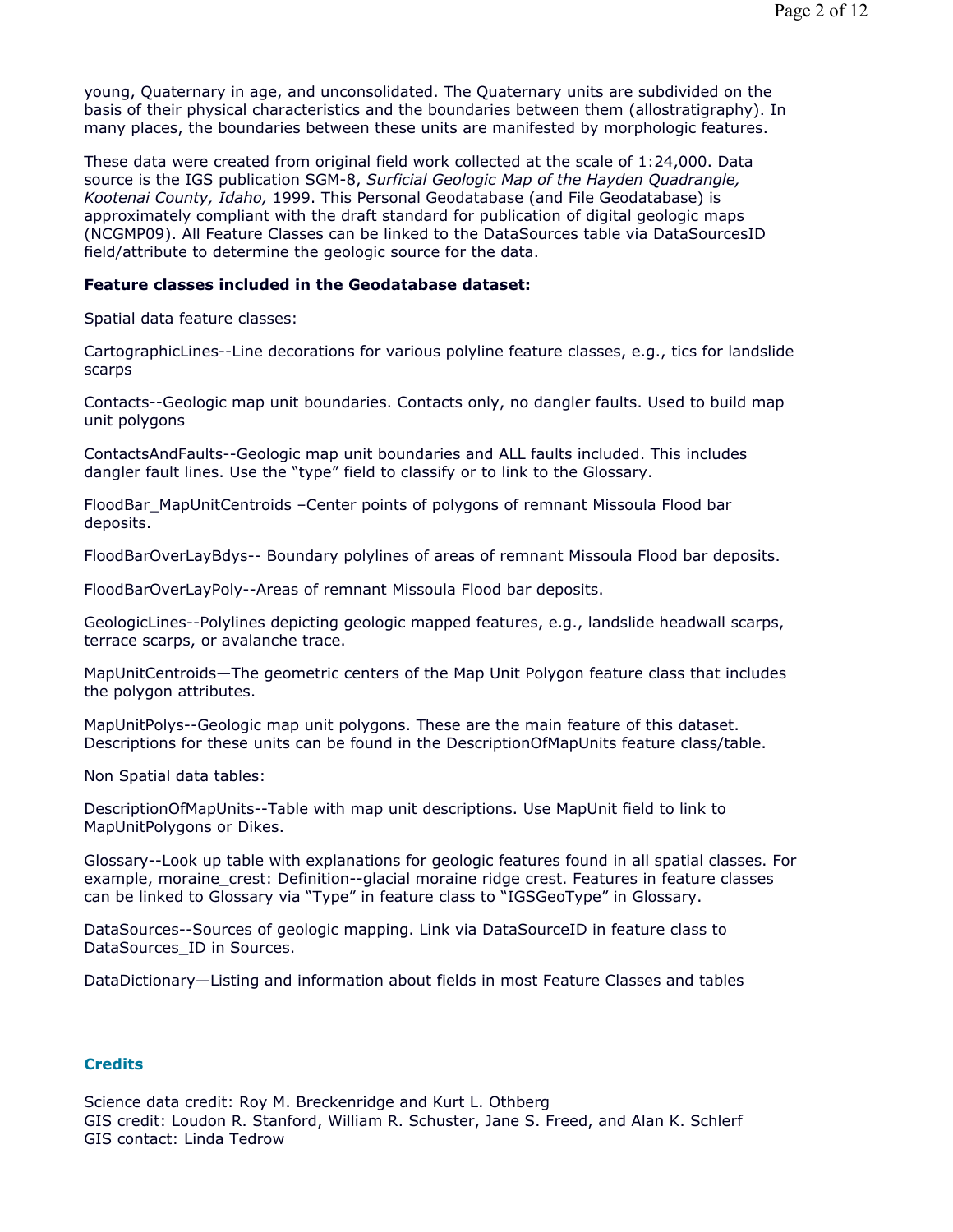## **Use limitations**

Geologic map data intended for non-site-specific use. These data were compiled from 1:24,000 geologic mapping and should not be used at larger scales, e.g., 1:12,000. Use the DataSources table and the DataSourceID in each Feature Class (but especially the ContactsAndFaults FeatureClass/Layer) to determine original intended scale.

The Idaho Geological Survey does not guarantee this map or digital data to be free of errors nor assume liability for interpretations made from this map or digital data, or decisions based thereon.

### **Extent**

|        | <b>West</b> -116.875 | East | $-116.75$                       |
|--------|----------------------|------|---------------------------------|
| North. |                      |      | 47.875 <b>South</b> 47.74166667 |

## **Scale Range**

**Maximum (zoomed in)** 1:5,000 **Minimum (zoomed out)** 1:150,000,000

# **ArcGIS Metadata ►**

# **Topics and Keywords ►**

THEMES OR CATEGORIES OF THE RESOURCE elevation, environment, geoscientificInformation

*Hide Topics and Keywords ▲*

# **Citation ►**

TITLE Personal and File Geodatabase (GIS data) for the Surficial Geologic Map of the Hayden Quadrangle, Kootenai County, Idaho, 1999, Idaho Geological Survey Surficial Geologic Map 8 (SGM-8) PUBLICATION DATE 2018-02-09 00:00:00

**SERIES** NAME Idaho Geological Survey Surficial Geologic Map ISSUE 8

*Hide Citation ▲*

# **Resource Details ►**

DATASET LANGUAGES English DATASET CHARACTER SET utf8 - 8 bit UCS Transfer Format

STATUS completed SPATIAL REPRESENTATION TYPE vector

SPATIAL RESOLUTION DATASET'S SCALE SCALE DENOMINATOR 24000

**CREDITS**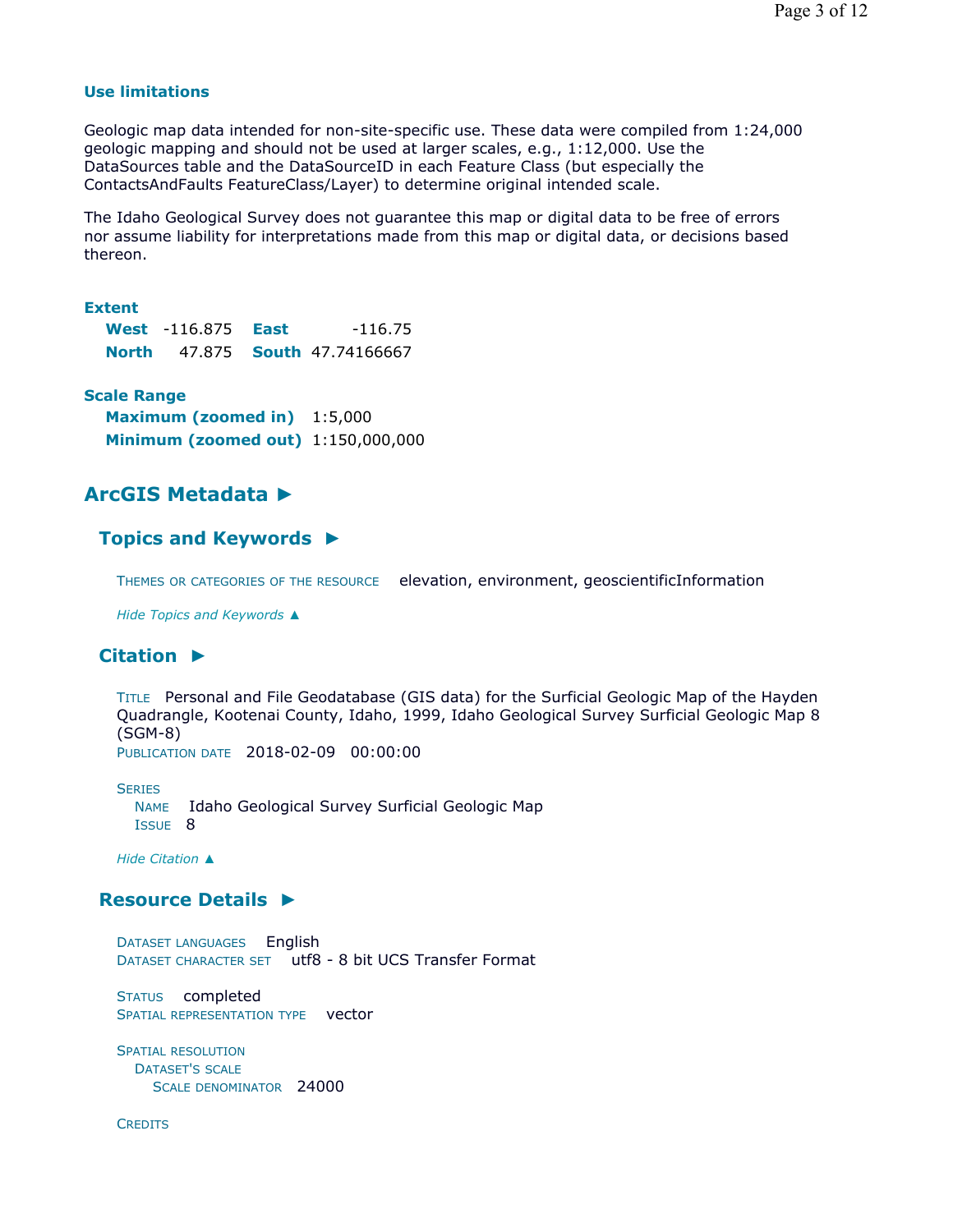Science data credit: Roy M. Breckenridge and Kurt L. Othberg GIS credit: Loudon R. Stanford, William R. Schuster, Jane S. Freed, and Alan K. Schlerf GIS contact: Linda Tedrow

ARCGIS ITEM PROPERTIES

**\*** LOCATION file://\\igsrift\shared\DATABASE\_MAPS\GEOLOGY\_tile\_project\Surficial\Hayden\_SGM-8\GIS\_NCGMP09 \Hayden\_SGM-8\HaydenSurf\_pGDB\_fielddelete.mdb **\*** ACCESS PROTOCOL Local Area Network

*Hide Resource Details ▲*

# **Extents ►**

EXTENT GEOGRAPHIC EXTENT BOUNDING RECTANGLE EXTENT TYPE Extent used for searching WEST LONGITUDE -116.875 EAST LONGITUDE -116.75 NORTH LATITUDE 47.875 **SOUTH LATITUDE 47.74166667** 

*Hide Extents ▲*

# **Resource Points of Contact ►**

POINT OF CONTACT INDIVIDUAL'S NAME Idaho Geological Survey ORGANIZATION'S NAME Idaho CONTACT'S ROLE originator

*Hide Resource Points of Contact ▲*

# **Resource Maintenance ►**

RESOURCE MAINTENANCE UPDATE FREQUENCY as needed

*Hide Resource Maintenance ▲*

# **Resource Constraints ►**

#### **CONSTRAINTS**

```
LIMITATIONS OF USE
```
Geologic map data intended for non-site-specific use. These data were compiled from 1:24,000 geologic mapping and should not be used at larger scales, e.g., 1:12,000. Use the DataSources table and the DataSourceID in each Feature Class (but especially the ContactsAndFaults FeatureClass/Layer) to determine original intended scale.

The Idaho Geological Survey does not guarantee this map or digital data to be free of errors nor assume liability for interpretations made from this map or digital data, or decisions based thereon.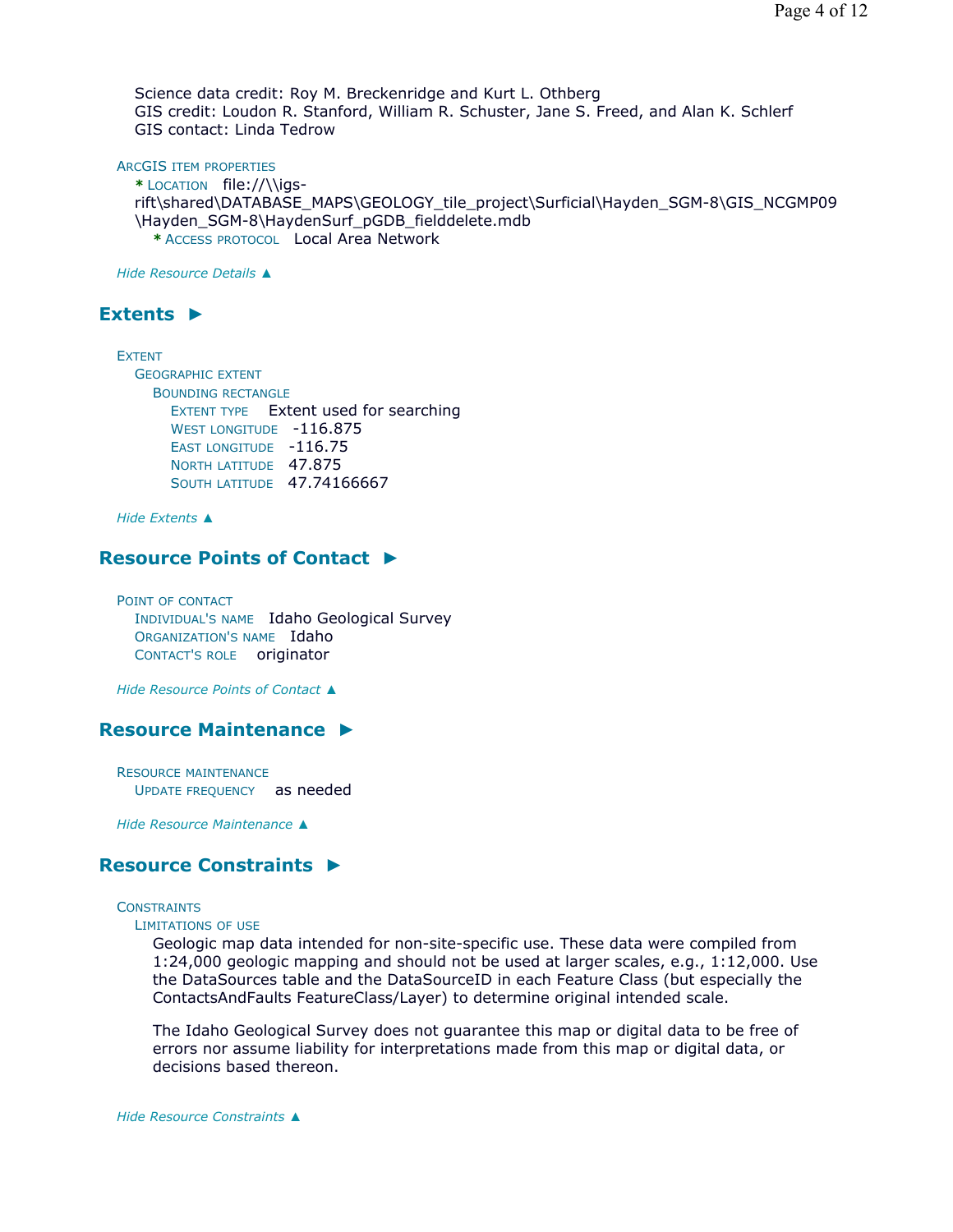# **Data Quality ►**

SCOPE OF QUALITY INFORMATION RESOURCE LEVEL dataset ►

*Hide Scope of quality information ▲*

#### DATA QUALITY REPORT - CONCEPTUAL CONSISTENCY ►

#### MEASURE DESCRIPTION

Horizontal accuracy is difficult to quantify in geologic mapping of this type. User should use original map scale (linked to DataSources table in this data set via "DataSource\_ID" to determine relative accuracy of groups of map objects in the data set. ---EXAMPLE OF DETERMINING H ACCURACY: 1:24k map objects in the data set have a placement haccuracy  $=$  > 80( $+/-$ ) feet (.04 inch x 2000 ft/inch  $@1:24,000$ ) for a CERTAIN line type. Accuracy is proportionally less for smaller scales and even less for other line types (see "AuthorConfidence" field in each data layer/feature class). Map data used in compilation was visually compared to original for horizontal accuracy.

# EVALUATION TYPE direct internal

#### EVALUATION METHOD

Geologic map data are visually checked against original map data for completeness. Accuracy is determined by at least two factors: quality of capture (digitizing) consistency and the quality of the original geology. The quality of the original geology is by far the most important for determining the quality of attribute accuracy.

*Hide Data quality report - Conceptual consistency ▲*

*Hide Data Quality ▲*

# **Geoprocessing history ►**

```
PROCESS
 PROCESS NAME
 DATE 2017-12-16 12:10:11 
 TOOL LOCATION c:\program files (x86)\arcgis\desktop10.3\ArcToolbox\Toolboxes\Data 
 Management Tools.tbx\CreatePersonalGDB 
 COMMAND ISSUED
    CreatePersonalGDB W:\DATABASE_MAPS\GEOLOGY_tile_project\Surficial\Hayden_SGM-8
    \GIS_NCGMP09\Round_2 /HaydenSurf_pGDB CURRENT
 INCLUDE IN LINEAGE WHEN EXPORTING METADATA NO
PROCESS
 PROCESS NAME
 DATE 2017-12-16 12:10:21 
 TOOL LOCATION c:\program files (x86)\arcgis\desktop10.3\ArcToolbox\Toolboxes\Conversion 
 Tools.tbx\FeatureClassToGeodatabase 
 COMMAND ISSUED
    FeatureClassToGeodatabase 
    W:\DATABASE_MAPS\GEOLOGY_tile_project\Surficial\Hayden_SGM-8\GIS_NCGMP09
    \Round_2/MapUnitPolys.SHP 
    W:\DATABASE_MAPS\GEOLOGY_tile_project\Surficial\Hayden_SGM-8\GIS_NCGMP09
    \Round_2/HaydenSurf_pGDB.mdb
```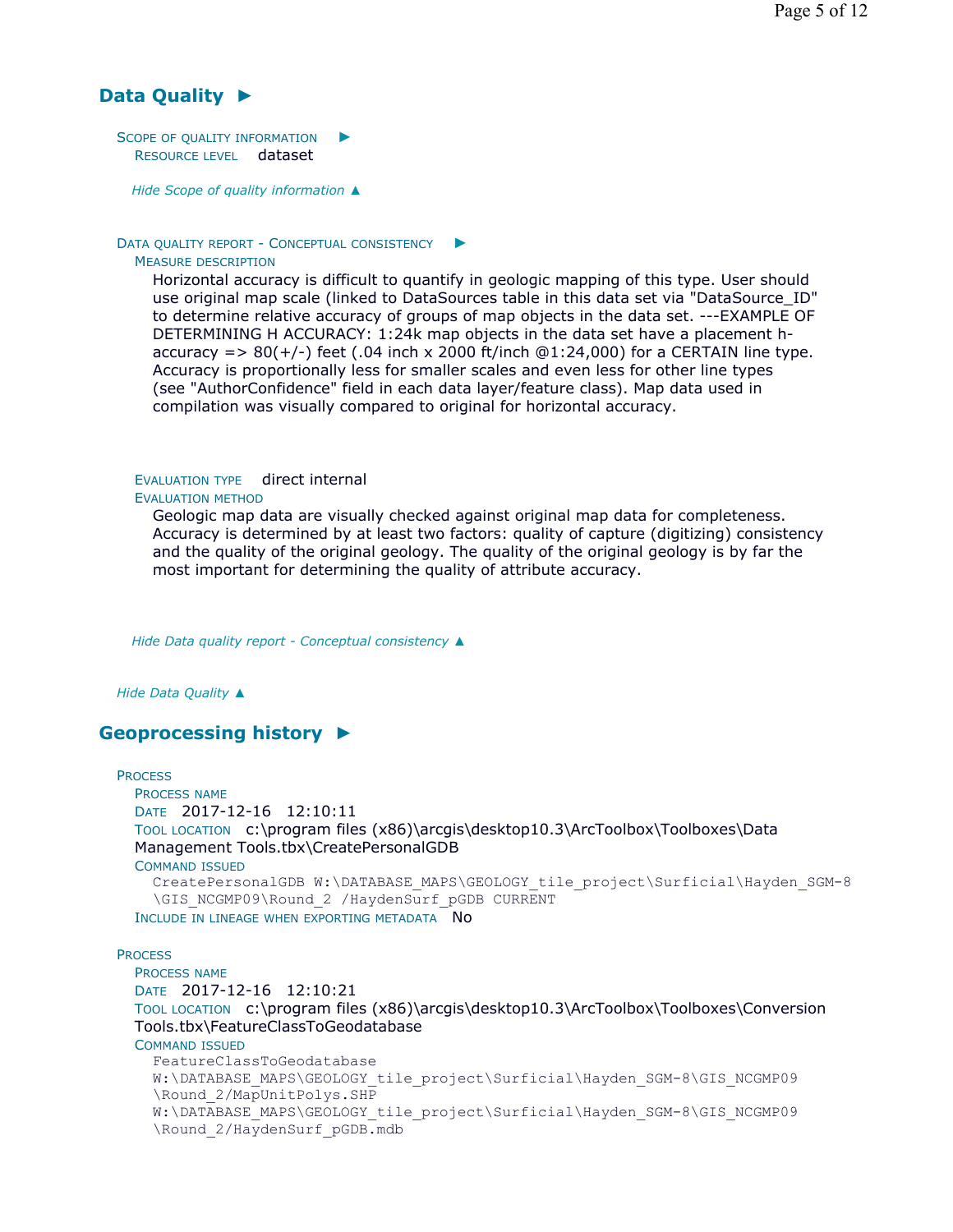INCLUDE IN LINEAGE WHEN EXPORTING METADATA NO

**PROCESS** 

PROCESS NAME DATE 2017-12-16 12:10:23 TOOL LOCATION c:\program files (x86)\arcgis\desktop10.3\ArcToolbox\Toolboxes\Conversion Tools.tbx\FeatureClassToGeodatabase COMMAND ISSUED FeatureClassToGeodatabase W:\DATABASE\_MAPS\GEOLOGY\_tile\_project\Surficial\Hayden\_SGM-8\GIS\_NCGMP09 \Round\_2/Contacts.shp W:\DATABASE\_MAPS\GEOLOGY\_tile\_project\Surficial\Hayden\_SGM-8\GIS\_NCGMP09 \Round\_2/HaydenSurf\_pGDB.mdb

INCLUDE IN LINEAGE WHEN EXPORTING METADATA NO

**PROCESS** 

PROCESS NAME DATE 2017-12-16 12:10:26

TOOL LOCATION c:\program files (x86)\arcgis\desktop10.3\ArcToolbox\Toolboxes\Conversion Tools.tbx\FeatureClassToGeodatabase

COMMAND ISSUED

```
FeatureClassToGeodatabase 
W:\DATABASE_MAPS\GEOLOGY_tile_project\Surficial\Hayden_SGM-8\GIS_NCGMP09
\Round_2/OrientationPoints.SHP 
W:\DATABASE_MAPS\GEOLOGY_tile_project\Surficial\Hayden_SGM-8\GIS_NCGMP09
\Round_2/HaydenSurf_pGDB.mdb
```
INCLUDE IN LINEAGE WHEN EXPORTING METADATA NO

#### **PROCESS**

PROCESS NAME

```
DATE 2017-12-16 12:10:28
```
TOOL LOCATION c:\program files (x86)\arcgis\desktop10.3\ArcToolbox\Toolboxes\Conversion Tools.tbx\FeatureClassToGeodatabase

COMMAND ISSUED

```
FeatureClassToGeodatabase 
W:\DATABASE_MAPS\GEOLOGY_tile_project\Surficial\Hayden_SGM-8\GIS_NCGMP09
\Round_2/Faults.shp W:\DATABASE_MAPS\GEOLOGY_tile_project\Surficial\Hayden_SGM-
8\GIS_NCGMP09\Round_2/HaydenSurf_pGDB.mdb
```
INCLUDE IN LINEAGE WHEN EXPORTING METADATA NO

#### **PROCESS**

```
PROCESS NAME
DATE 2017-12-16 12:10:31 
TOOL LOCATION c:\program files (x86)\arcgis\desktop10.3\ArcToolbox\Toolboxes\Conversion 
Tools.tbx\FeatureClassToGeodatabase 
COMMAND ISSUED
  FeatureClassToGeodatabase 
  W:\DATABASE_MAPS\GEOLOGY_tile_project\Surficial\Hayden_SGM-8\GIS_NCGMP09
  \Round_2/GeologicPoints.SHP 
  W:\DATABASE_MAPS\GEOLOGY_tile_project\Surficial\Hayden_SGM-8\GIS_NCGMP09
  \Round_2/HaydenSurf_pGDB.mdb
INCLUDE IN LINEAGE WHEN EXPORTING METADATA NO
```
**PROCESS** 

```
PROCESS NAME
DATE 2017-12-16 12:10:33 
TOOL LOCATION c:\program files (x86)\arcgis\desktop10.3\ArcToolbox\Toolboxes\Conversion 
Tools.tbx\FeatureClassToGeodatabase 
COMMAND ISSUED
```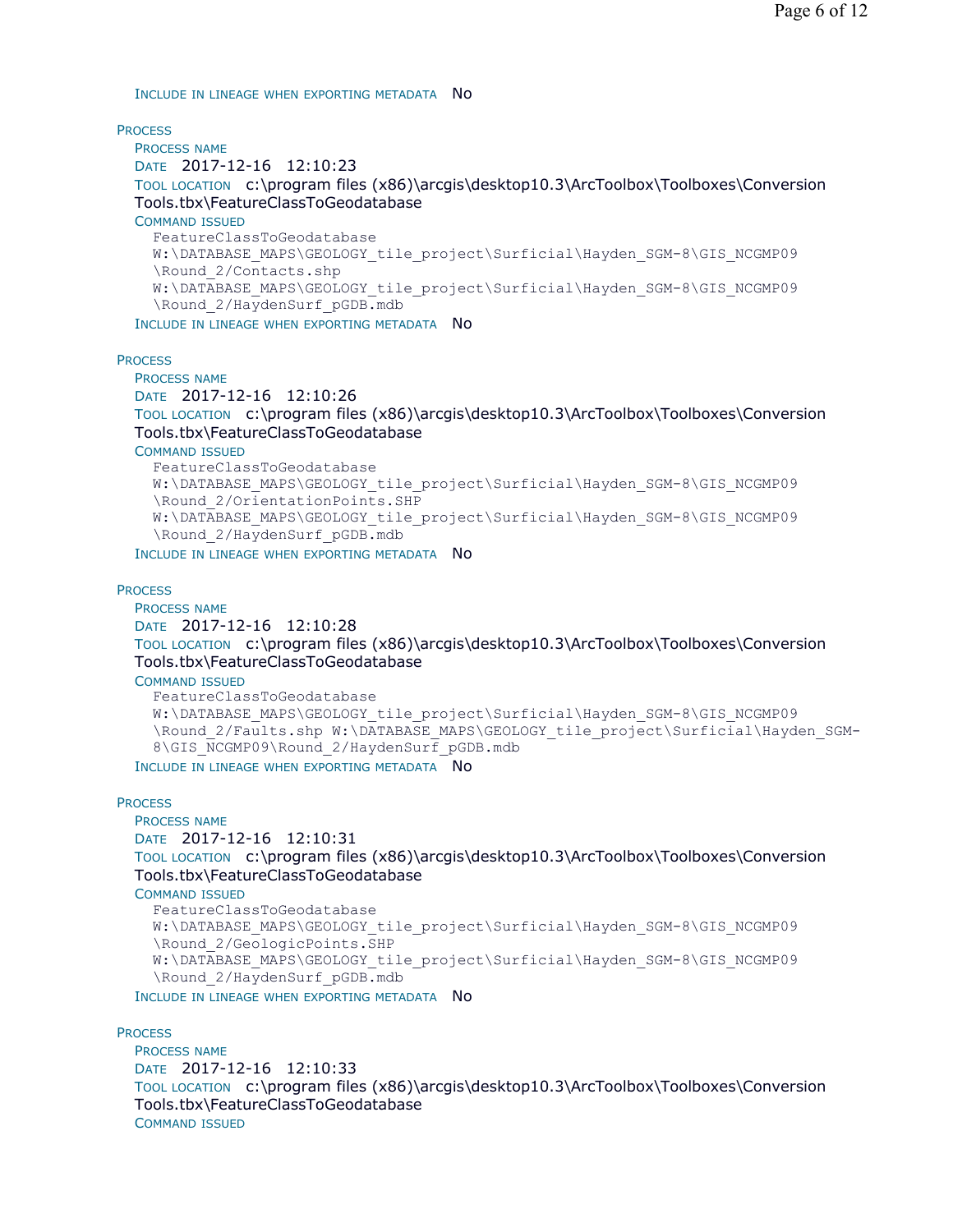```
FeatureClassToGeodatabase 
  W:\DATABASE_MAPS\GEOLOGY_tile_project\Surficial\Hayden_SGM-8\GIS_NCGMP09
  \Round_2/Dikes.shp W:\DATABASE_MAPS\GEOLOGY_tile_project\Surficial\Hayden_SGM-8
  \GIS_NCGMP09\Round_2/HaydenSurf_pGDB.mdb
INCLUDE IN LINEAGE WHEN EXPORTING METADATA NO
```
#### **PROCESS**

PROCESS NAME

DATE 2017-12-16 12:10:36

TOOL LOCATION c:\program files (x86)\arcgis\desktop10.3\ArcToolbox\Toolboxes\Conversion Tools.tbx\FeatureClassToGeodatabase

COMMAND ISSUED

```
FeatureClassToGeodatabase 
  W:\DATABASE_MAPS\GEOLOGY_tile_project\Surficial\Hayden_SGM-8\GIS_NCGMP09
  \Round_2/GeologicLines.SHP 
  W:\DATABASE_MAPS\GEOLOGY_tile_project\Surficial\Hayden_SGM-8\GIS_NCGMP09
  \Round_2/HaydenSurf_pGDB.mdb
INCLUDE IN LINEAGE WHEN EXPORTING METADATA NO
```
**PROCESS** 

PROCESS NAME DATE 2017-12-16 12:10:38 TOOL LOCATION c:\program files (x86)\arcgis\desktop10.3\ArcToolbox\Toolboxes\Conversion Tools.tbx\FeatureClassToGeodatabase

COMMAND ISSUED

```
FeatureClassToGeodatabase 
W:\DATABASE_MAPS\GEOLOGY_tile_project\Surficial\Hayden_SGM-8\GIS_NCGMP09
\Round_2/CartographicLines.SHP 
W:\DATABASE_MAPS\GEOLOGY_tile_project\Surficial\Hayden_SGM-8\GIS_NCGMP09
\Round_2/HaydenSurf_pGDB.mdb
```
INCLUDE IN LINEAGE WHEN EXPORTING METADATA NO

#### **PROCESS**

PROCESS NAME

```
DATE 2017-12-16 12:10:41
```
TOOL LOCATION c:\program files (x86)\arcgis\desktop10.3\ArcToolbox\Toolboxes\Conversion Tools.tbx\FeatureClassToGeodatabase

#### COMMAND ISSUED

```
FeatureClassToGeodatabase 
W:\DATABASE_MAPS\GEOLOGY_tile_project\Surficial\Hayden_SGM-8\GIS_NCGMP09
\Round_2/ContactsAndFaults.SHP 
W:\DATABASE_MAPS\GEOLOGY_tile_project\Surficial\Hayden_SGM-8\GIS_NCGMP09
\Round_2/HaydenSurf_pGDB.mdb
```
INCLUDE IN LINEAGE WHEN EXPORTING METADATA NO

**PROCESS** 

PROCESS NAME DATE 2017-12-16 12:10:43 TOOL LOCATION c:\program files (x86)\arcgis\desktop10.3\ArcToolbox\Toolboxes\Conversion Tools.tbx\FeatureClassToGeodatabase

COMMAND ISSUED

```
FeatureClassToGeodatabase 
W:\DATABASE_MAPS\GEOLOGY_tile_project\Surficial\Hayden_SGM-8\GIS_NCGMP09
\Round_2/Stippled_MapUnitPolys.SHP 
W:\DATABASE_MAPS\GEOLOGY_tile_project\Surficial\Hayden_SGM-8\GIS_NCGMP09
\Round_2/HaydenSurf_pGDB.mdb
```
INCLUDE IN LINEAGE WHEN EXPORTING METADATA NO

**PROCESS** PROCESS NAME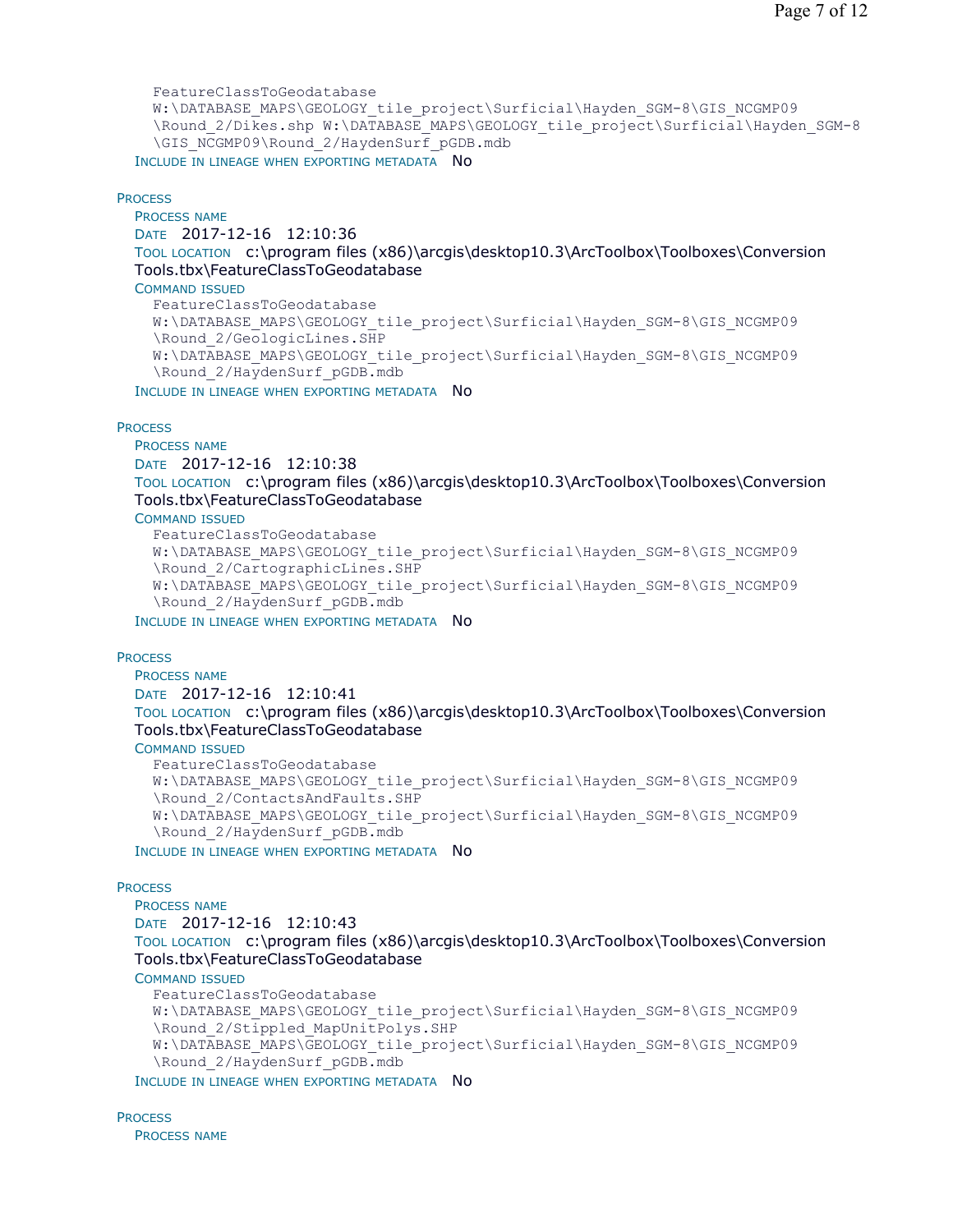## DATE 2017-12-16 12:10:46

# TOOL LOCATION c:\program files (x86)\arcgis\desktop10.3\ArcToolbox\Toolboxes\Conversion Tools.tbx\FeatureClassToGeodatabase

#### COMMAND ISSUED

FeatureClassToGeodatabase W:\DATABASE\_MAPS\GEOLOGY\_tile\_project\Surficial\Hayden\_SGM-8\GIS\_NCGMP09 \Round\_2/Stippled\_Bdys.SHP W:\DATABASE\_MAPS\GEOLOGY\_tile\_project\Surficial\Hayden\_SGM-8\GIS\_NCGMP09 \Round\_2/HaydenSurf\_pGDB.mdb

INCLUDE IN LINEAGE WHEN EXPORTING METADATA NO

#### **PROCESS**

PROCESS NAME DATE 2017-12-16 12:10:57 TOOL LOCATION c:\program files (x86)\arcgis\desktop10.3\ArcToolbox\Toolboxes\Conversion Tools.tbx\TableToGeodatabase COMMAND ISSUED

## TableToGeodatabase W:\DATABASE\_MAPS\GEOLOGY\_tile\_project\Surficial\Hayden\_SGM-8 \GIS\_NCGMP09\Round\_2/attributes-GDB.mdb/C W:\DATABASE\_MAPS\GEOLOGY\_tile\_project\Surficial\Hayden\_SGM-8\GIS\_NCGMP09 \Round\_2/HaydenSurf\_pGDB.mdb

INCLUDE IN LINEAGE WHEN EXPORTING METADATA NO

#### **PROCESS**

PROCESS NAME DATE 2017-12-16 12:10:58 TOOL LOCATION c:\program files (x86)\arcgis\desktop10.3\ArcToolbox\Toolboxes\Conversion Tools.tbx\TableToGeodatabase

#### COMMAND ISSUED

TableToGeodatabase W:\DATABASE\_MAPS\GEOLOGY\_tile\_project\Surficial\Hayden\_SGM-8 \GIS\_NCGMP09\Round\_2/attributes-GDB.mdb/CAF W:\DATABASE\_MAPS\GEOLOGY\_tile\_project\Surficial\Hayden\_SGM-8\GIS\_NCGMP09 \Round\_2/HaydenSurf\_pGDB.mdb

INCLUDE IN LINEAGE WHEN EXPORTING METADATA NO

#### **PROCESS**

PROCESS NAME DATE 2017-12-16 12:11:00

TOOL LOCATION c:\program files (x86)\arcgis\desktop10.3\ArcToolbox\Toolboxes\Conversion Tools.tbx\TableToGeodatabase

### COMMAND ISSUED

```
TableToGeodatabase W:\DATABASE_MAPS\GEOLOGY_tile_project\Surficial\Hayden_SGM-8
\GIS_NCGMP09\Round_2/attributes-GDB.mdb/CL 
W:\DATABASE_MAPS\GEOLOGY_tile_project\Surficial\Hayden_SGM-8\GIS_NCGMP09
\Round_2/HaydenSurf_pGDB.mdb
```
INCLUDE IN LINEAGE WHEN EXPORTING METADATA NO

## **PROCESS**

PROCESS NAME

DATE 2017-12-16 12:11:01

TOOL LOCATION c:\program files (x86)\arcgis\desktop10.3\ArcToolbox\Toolboxes\Conversion Tools.tbx\TableToGeodatabase

#### COMMAND ISSUED

TableToGeodatabase W:\DATABASE\_MAPS\GEOLOGY\_tile\_project\Surficial\Hayden\_SGM-8 \GIS\_NCGMP09\Round\_2/attributes-GDB.mdb/D W:\DATABASE\_MAPS\GEOLOGY\_tile\_project\Surficial\Hayden\_SGM-8\GIS\_NCGMP09 \Round\_2/HaydenSurf\_pGDB.mdb

INCLUDE IN LINEAGE WHEN EXPORTING METADATA NO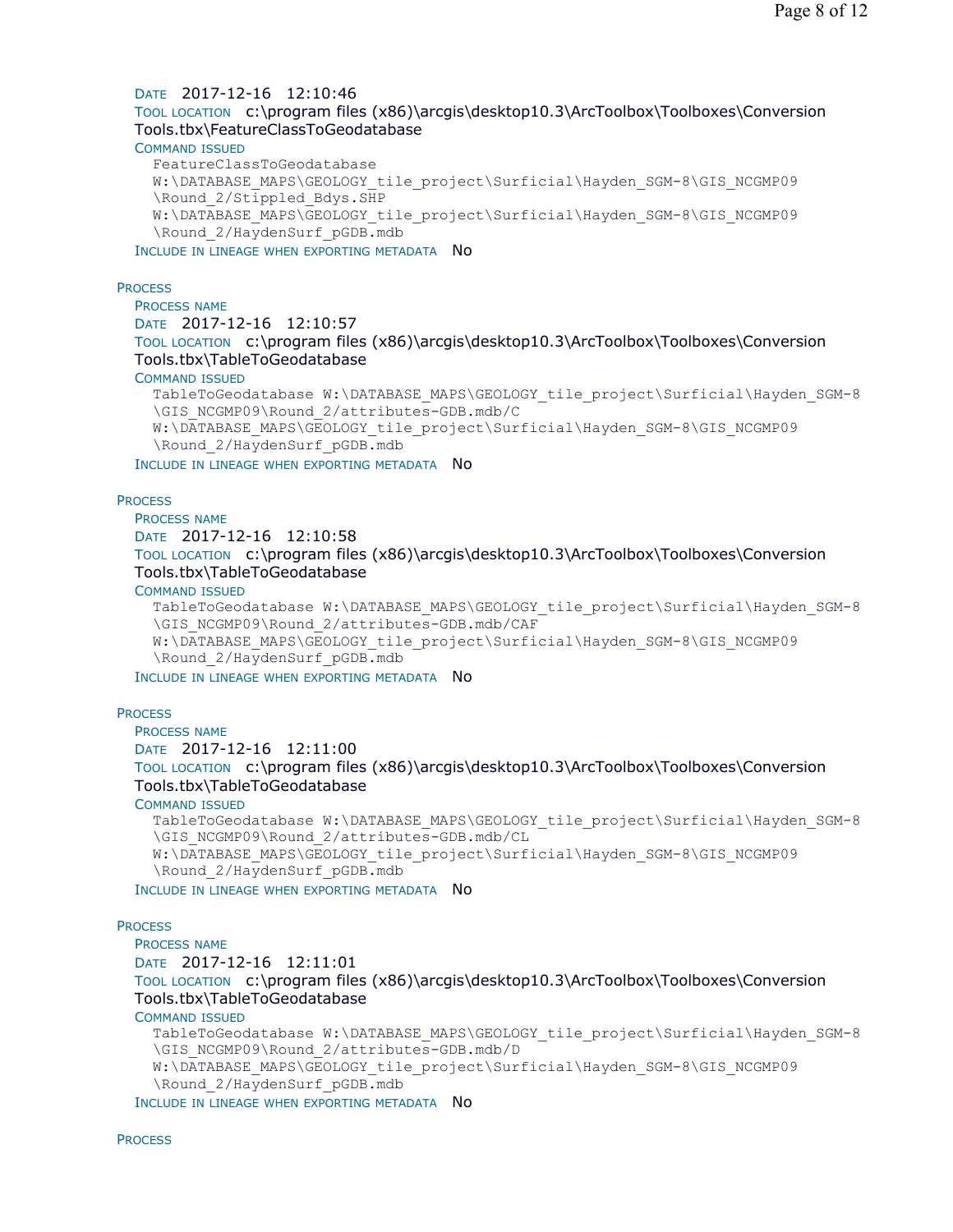## PROCESS NAME DATE 2017-12-16 12:11:03 TOOL LOCATION c:\program files (x86)\arcgis\desktop10.3\ArcToolbox\Toolboxes\Conversion Tools.tbx\TableToGeodatabase COMMAND ISSUED TableToGeodatabase W:\DATABASE\_MAPS\GEOLOGY\_tile\_project\Surficial\Hayden\_SGM-8 \GIS\_NCGMP09\Round\_2/attributes-GDB.mdb/F W:\DATABASE\_MAPS\GEOLOGY\_tile\_project\Surficial\Hayden\_SGM-8\GIS\_NCGMP09 \Round\_2/HaydenSurf\_pGDB.mdb

INCLUDE IN LINEAGE WHEN EXPORTING METADATA NO

#### **PROCESS**

PROCESS NAME

```
DATE 2017-12-16 12:11:04
```
TOOL LOCATION c:\program files (x86)\arcgis\desktop10.3\ArcToolbox\Toolboxes\Conversion Tools.tbx\TableToGeodatabase

#### COMMAND ISSUED

```
TableToGeodatabase W:\DATABASE_MAPS\GEOLOGY_tile_project\Surficial\Hayden_SGM-8
\GIS_NCGMP09\Round_2/attributes-GDB.mdb/GL 
W:\DATABASE_MAPS\GEOLOGY_tile_project\Surficial\Hayden_SGM-8\GIS_NCGMP09
\Round_2/HaydenSurf_pGDB.mdb
```
INCLUDE IN LINEAGE WHEN EXPORTING METADATA NO

#### **PROCESS**

PROCESS NAME

DATE 2017-12-16 12:11:05

TOOL LOCATION c:\program files (x86)\arcgis\desktop10.3\ArcToolbox\Toolboxes\Conversion Tools.tbx\TableToGeodatabase

#### COMMAND ISSUED

```
TableToGeodatabase W:\DATABASE_MAPS\GEOLOGY_tile_project\Surficial\Hayden_SGM-8
  \GIS_NCGMP09\Round_2/attributes-GDB.mdb/GP 
  W:\DATABASE_MAPS\GEOLOGY_tile_project\Surficial\Hayden_SGM-8\GIS_NCGMP09
  \Round_2/HaydenSurf_pGDB.mdb
INCLUDE IN LINEAGE WHEN EXPORTING METADATA NO
```
#### **PROCESS**

PROCESS NAME DATE 2017-12-16 12:11:07

TOOL LOCATION c:\program files (x86)\arcgis\desktop10.3\ArcToolbox\Toolboxes\Conversion Tools.tbx\TableToGeodatabase

### COMMAND ISSUED

```
TableToGeodatabase W:\DATABASE_MAPS\GEOLOGY_tile_project\Surficial\Hayden_SGM-8
\GIS_NCGMP09\Round_2/attributes-GDB.mdb/MUP
W:\DATABASE_MAPS\GEOLOGY_tile_project\Surficial\Hayden_SGM-8\GIS_NCGMP09
\Round_2/HaydenSurf_pGDB.mdb
```
INCLUDE IN LINEAGE WHEN EXPORTING METADATA NO

#### **PROCESS**

PROCESS NAME DATE 2017-12-16 12:11:08 TOOL LOCATION c:\program files (x86)\arcgis\desktop10.3\ArcToolbox\Toolboxes\Conversion Tools.tbx\TableToGeodatabase COMMAND ISSUED TableToGeodatabase W:\DATABASE\_MAPS\GEOLOGY\_tile\_project\Surficial\Hayden\_SGM-8 \GIS\_NCGMP09\Round\_2/attributes-GDB.mdb/OP W:\DATABASE\_MAPS\GEOLOGY\_tile\_project\Surficial\Hayden\_SGM-8\GIS\_NCGMP09 \Round\_2/HaydenSurf\_pGDB.mdb

INCLUDE IN LINEAGE WHEN EXPORTING METADATA NO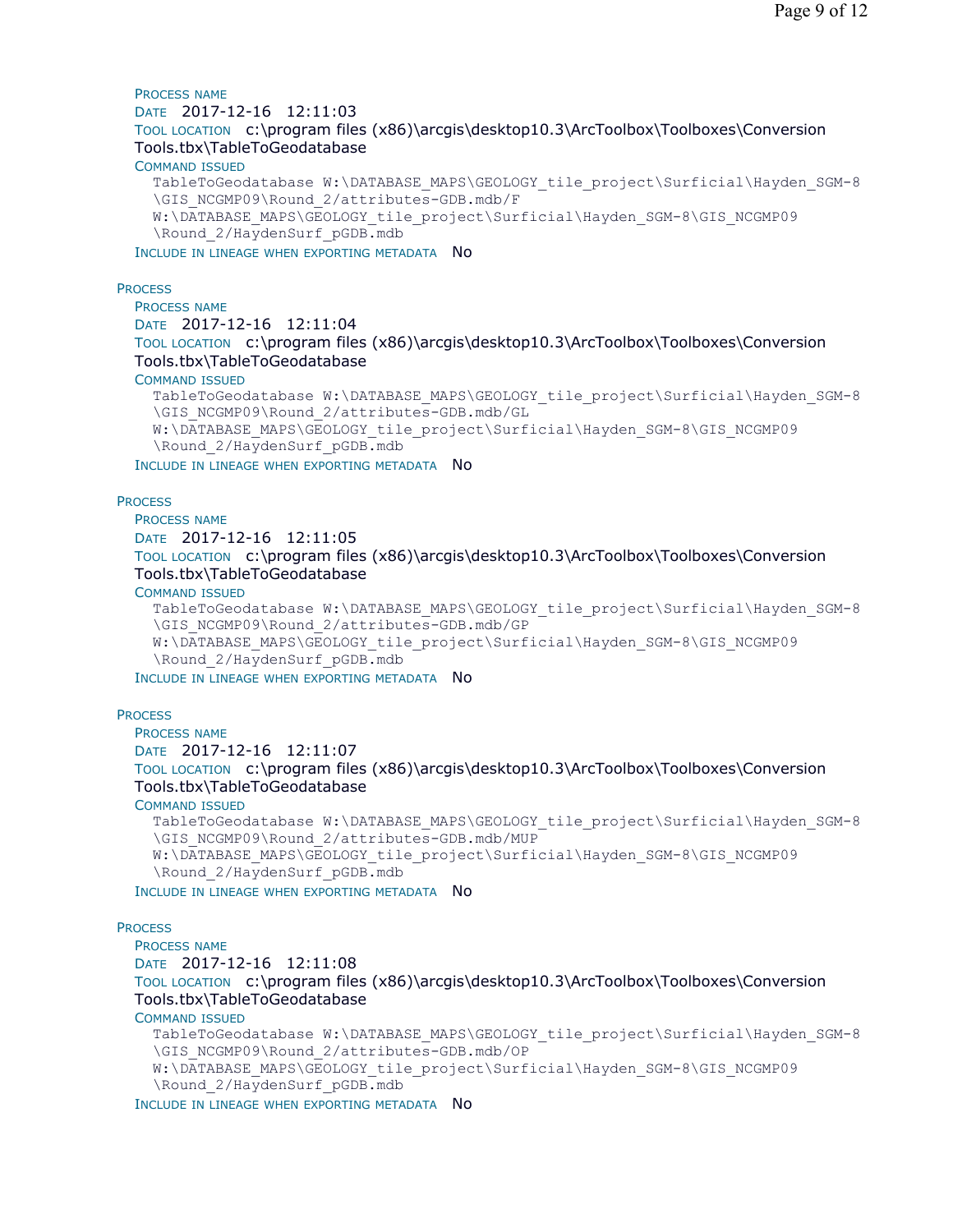**PROCESS** PROCESS NAME DATE 2017-12-16 12:11:09 TOOL LOCATION c:\program files (x86)\arcgis\desktop10.3\ArcToolbox\Toolboxes\Conversion Tools.tbx\TableToGeodatabase COMMAND ISSUED TableToGeodatabase W:\DATABASE\_MAPS\GEOLOGY\_tile\_project\Surficial\Hayden\_SGM-8 \GIS\_NCGMP09\Round\_2/attributes-GDB.mdb/OverlayUnitContacts\_Stippled W:\DATABASE\_MAPS\GEOLOGY\_tile\_project\Surficial\Hayden\_SGM-8\GIS\_NCGMP09 \Round\_2/HaydenSurf\_pGDB.mdb INCLUDE IN LINEAGE WHEN EXPORTING METADATA NO **PROCESS** 

PROCESS NAME DATE 2017-12-16 12:11:11

TOOL LOCATION c:\program files (x86)\arcgis\desktop10.3\ArcToolbox\Toolboxes\Conversion Tools.tbx\TableToGeodatabase

COMMAND ISSUED

```
TableToGeodatabase W:\DATABASE_MAPS\GEOLOGY_tile_project\Surficial\Hayden_SGM-8
\GIS_NCGMP09\Round_2/attributes-GDB.mdb/OverlayUnitPolygons_Stippled 
W:\DATABASE_MAPS\GEOLOGY_tile_project\Surficial\Hayden_SGM-8\GIS_NCGMP09
\Round_2/HaydenSurf_pGDB.mdb
```
INCLUDE IN LINEAGE WHEN EXPORTING METADATA NO

#### **PROCESS**

PROCESS NAME

```
DATE 2017-12-16 12:11:12
```
TOOL LOCATION c:\program files (x86)\arcgis\desktop10.3\ArcToolbox\Toolboxes\Conversion Tools.tbx\TableToGeodatabase

COMMAND ISSUED

```
TableToGeodatabase W:\DATABASE_MAPS\GEOLOGY_tile_project\Surficial\Hayden_SGM-8
\GIS_NCGMP09\Round_2/attributes-GDB.mdb/SOURCESFile 
W:\DATABASE_MAPS\GEOLOGY_tile_project\Surficial\Hayden_SGM-8\GIS_NCGMP09
\Round_2/HaydenSurf_pGDB.mdb
```
INCLUDE IN LINEAGE WHEN EXPORTING METADATA NO

**PROCESS** 

PROCESS NAME DATE 2017-12-16 12:11:13 TOOL LOCATION c:\program files (x86)\arcgis\desktop10.3\ArcToolbox\Toolboxes\Conversion Tools.tbx\TableToGeodatabase

COMMAND ISSUED

```
TableToGeodatabase W:\DATABASE_MAPS\GEOLOGY_tile_project\Surficial\Hayden_SGM-8
  \GIS_NCGMP09\Round_2/attributes-GDB.mdb/XGLOSSARYNOTFOUND 
  W:\DATABASE_MAPS\GEOLOGY_tile_project\Surficial\Hayden_SGM-8\GIS_NCGMP09
  \Round_2/HaydenSurf_pGDB.mdb
INCLUDE IN LINEAGE WHEN EXPORTING METADATA NO
```
#### **PROCESS**

PROCESS NAME DATE 2017-12-16 12:11:15 TOOL LOCATION c:\program files (x86)\arcgis\desktop10.3\ArcToolbox\Toolboxes\Conversion Tools.tbx\TableToGeodatabase COMMAND ISSUED TableToGeodatabase W:\DATABASE\_MAPS\GEOLOGY\_tile\_project\Surficial\Hayden\_SGM-8 \GIS\_NCGMP09\Round\_2/attributes-GDB.mdb/XIGSsourceNOTFOUND W:\DATABASE\_MAPS\GEOLOGY\_tile\_project\Surficial\Hayden\_SGM-8\GIS\_NCGMP09 \Round\_2/HaydenSurf\_pGDB.mdb

INCLUDE IN LINEAGE WHEN EXPORTING METADATA NO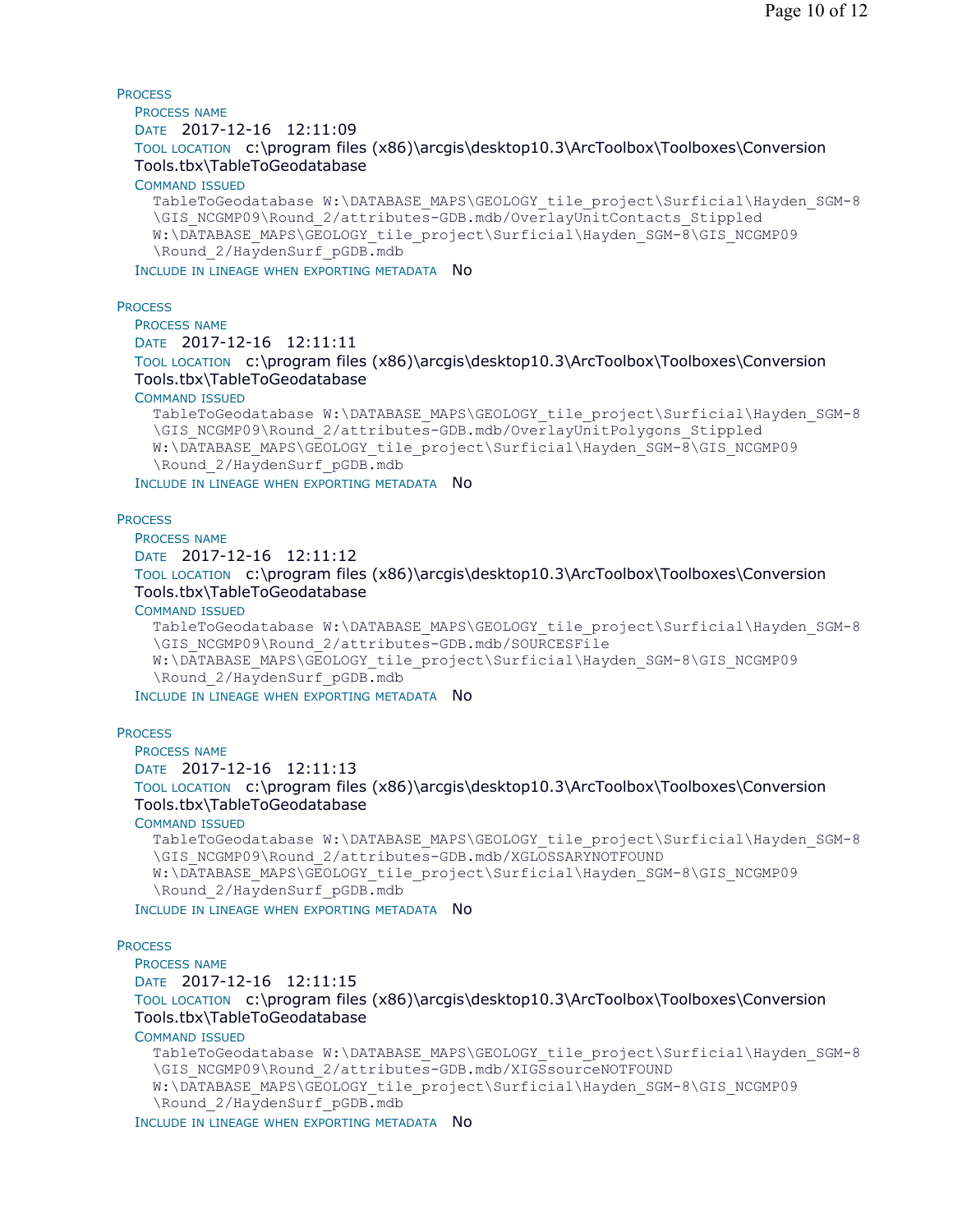```
PROCESS
 PROCESS NAME
 DATE 2017-12-16 12:12:59 
 TOOL LOCATION c:\program files (x86)\arcgis\desktop10.3\ArcToolbox\Toolboxes\Data 
 Management Tools.tbx\Compact 
 COMMAND ISSUED
    Compact W:\DATABASE_MAPS\GEOLOGY_tile_project\Surficial\Hayden_SGM-8
    \GIS_NCGMP09\Round_2/HaydenSurf_pGDB.mdb
 INCLUDE IN LINEAGE WHEN EXPORTING METADATA NO
```
**PROCESS** 

```
PROCESS NAME
DATE 2018-01-31 10:48:13 
TOOL LOCATION  c:\program files (x86)\arcgis\desktop10.3\ArcToolbox\Toolboxes\Data
Management Tools.tbx\Copy 
COMMAND ISSUED
  Copy W:\DATABASE_MAPS\GEOLOGY_tile_project\Surficial\Hayden_SGM-8\GIS_NCGMP09
  \Round_2\HaydenSurf_pGDB_fielddelete.mdb 
  W:\DATABASE_MAPS\GEOLOGY_tile_project\Surficial\Hayden_SGM-8\GIS_NCGMP09
  \Hayden_SGM-8\Hayden_SGM-8.mdb Workspace
INCLUDE IN LINEAGE WHEN EXPORTING METADATA NO
```
*Hide Geoprocessing history ▲*

# **Distribution ►**

TRANSFER OPTIONS

```
ONLINE SOURCE
  LOCATION http://www.idahogeology.org/PDF/Maps_(M)/Surficial_Geologic_Maps_
  (SGM)/PDF/SGM-8-m.pdf
```
*Hide Distribution ▲*

# **Fields ►**

OVERVIEW DESCRIPTION ► ENTITY AND ATTRIBUTE OVERVIEW See DataDictionary table in this dataset for complete listing of fields and attributes

*Hide Overview Description ▲*

*Hide Fields ▲*

# **Metadata Details ►**

METADATA LANGUAGE English METADATA CHARACTER SET utf8 - 8 bit UCS Transfer Format

SCOPE OF THE DATA DESCRIBED BY THE METADATA dataset

LAST UPDATE 2018-01-31

ARCGIS METADATA PROPERTIES